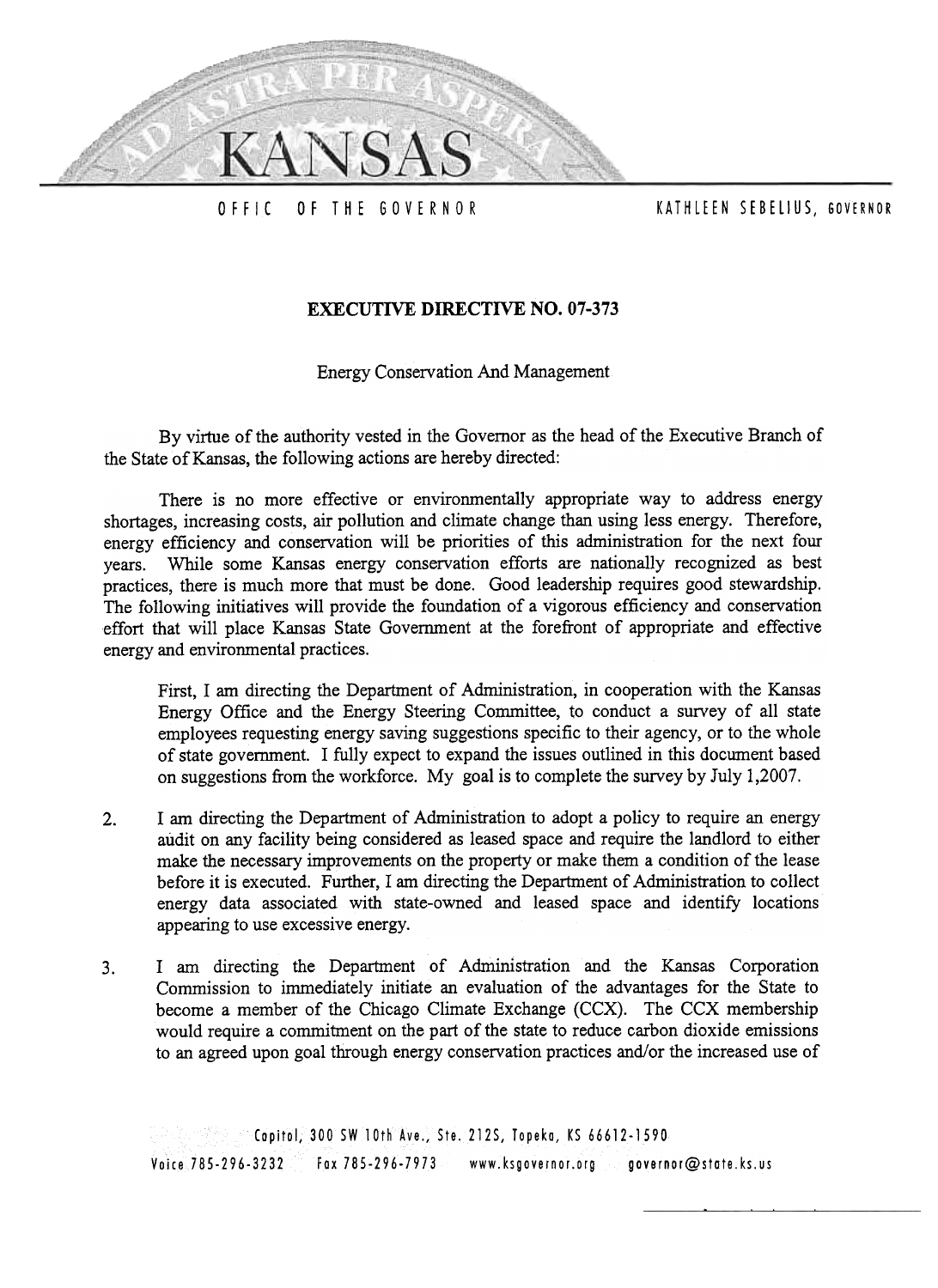clean and renewable sources of energy. Failure to meet agreed upon goals would result in financial penalties.

- 4. I am directing the Department of Administration to take necessary measures to assure that, the average EPA mileage rating for automobiles purchased in 2010 is at least  $10\%$ higher than the 2007 average.
- 5, I am directing the Department of Administration negotiate the next contract with an auto leasing company to assure that the average EPA mileage rating for cars provided under the 2010 lease is at least 10% higher than the average for cars provided under the current lease.
- 6. I am directing the Department of Administration to review its purchasing practices to assure 100% compliance with existing requirements related to energy conservation and to develop or increase standards for such products as appliances, light bulbs, and computers using Energy star@ as a minimum standard.
- 7. I am directing that all computers not having a technical or operational need, be turned off at work stations when not in use for a period of four or more hours.
- 8. I am directing the Department of Administration to establish an Energy Auditor position charged with oversight of the initiatives set out in this order. The Auditor shall submit an annual status report to the Governor and present the report to the Governor's Cabinet at a special meeting focused on energy conservation at least once a year.
- 9. The Auditor shall be a professional architect or engineer with experience in energy/utility management.

I am pleased that the Department of Health and Environment has initiated a recycling program in state government. Currently only a few buildings are participating and I am directing the KDHE and the Department of Administration to expand that program to every state office by December 2007.

11 I am directing the Department of Revenue to include information on fuel efficiency in the operation of vehicles and include questions on this topic in the examination for all classes of operator licenses.

Kansas is recognized by other states as having one of the best energy savings performance contracting programs in the country, known as the Facilities Conservation Improvement Program (FCIP). The Kansas Corporation Commission's Energy Office has facilitated the implementation of energy efficiency improvements in nearly half of the 40 million square feet of state-owned buildings. These improvements not only pay for themselves with reduced energy bills, but significantly reduce the emission of greenhouse gases. I expect to implement improvements in the remaining state-owned buildings by December of 2010.